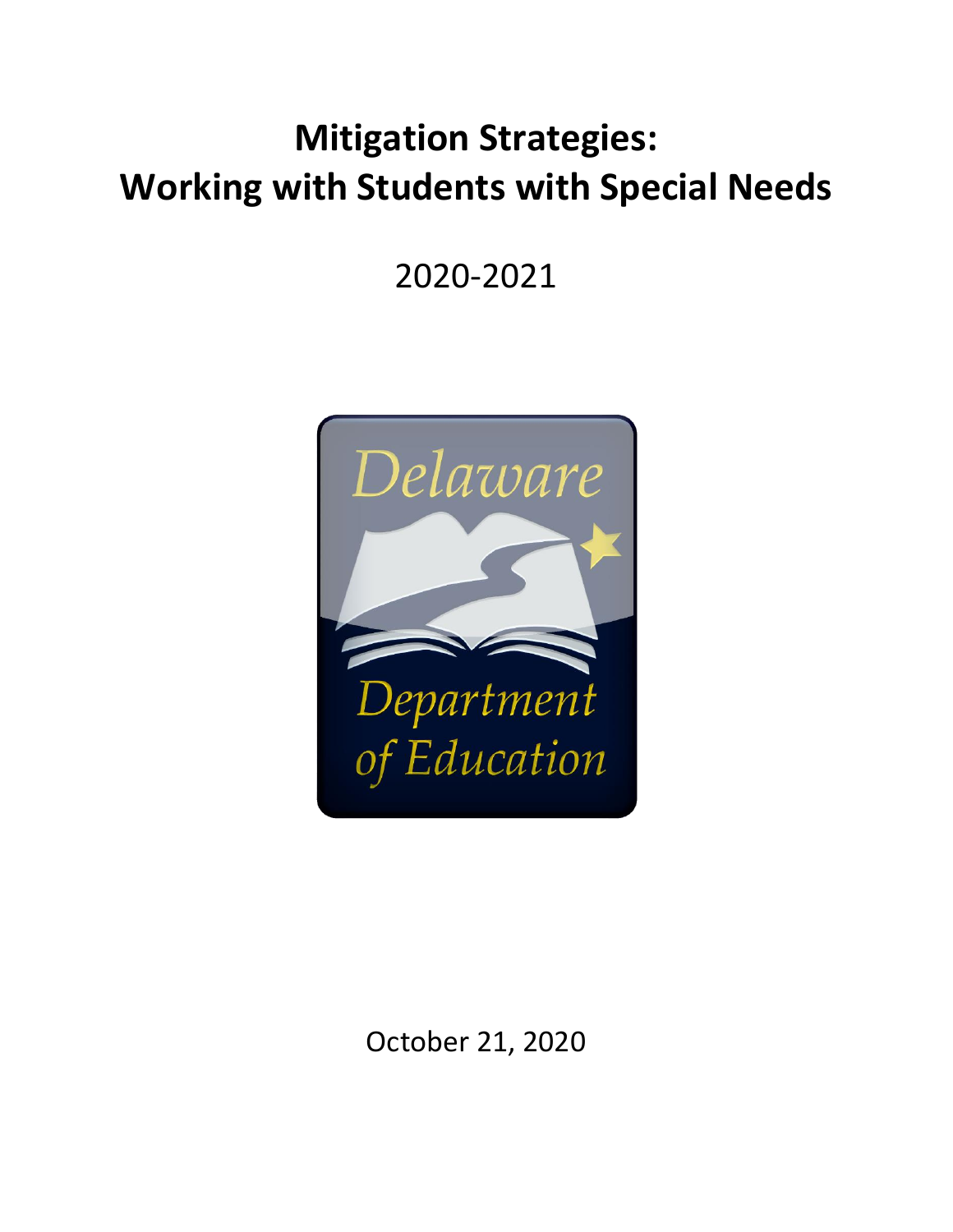The Delaware Department of Education (DDOE) and the Delaware Department of Public Health (DPH) have developed this guidance to provide administrators and educators with information related to questions posed primarily when it is not feasible for students with disabilities or special healthcare needs to wear face coverings or to practice social distancing. Please note: Schools are community settings, not healthcare settings. For healthcare-related guidance, please refer to the [Considerations for Students with](https://www.doe.k12.de.us/cms/lib/DE01922744/Centricity/Domain/150/Considerations%20for%20Students%20with%20Special%20Healthcare%20Needs%20Final.POST%209.25.20.pdf)  [Special Healthcare Needs.](https://www.doe.k12.de.us/cms/lib/DE01922744/Centricity/Domain/150/Considerations%20for%20Students%20with%20Special%20Healthcare%20Needs%20Final.POST%209.25.20.pdf) This document is intended to answer frequently asked questions and complement previously issued guidance. Additional resources and references for the answers provided are available at the end of the document as well.

## *Q: In a classroom where students may not all wear face coverings or require educators to be in close distance, how can educators best protect themselves and other students from COVID?*

A: When working with students with special needs who may seem unable to wear face coverings because of health conditions and/or require close contact, it is particularly important to be vigilant about implementing as many other mitigation measures as possible. Administrators and educators should consider:

- Collaborating with families to work with the student towards wearing a face covering for as much of the day as possible. In some cases, families have been able to practice with the student at home and educators at school to increase the student's tolerance for and ability to wear a face covering for increasing time periods.
	- $\circ$  Ideas for helping students adjust to face coverings are listed in the resources section below. These might include practicing with a favorite stuffed animal, putting on flavored lip balm so the student likes the smell, buying masks with characters or images that the student likes, using social stories, and other creative ideas.
- Integrating the skill of mask wearing with other skills being taught, gradually increasing the time and tolerance of mask wearing, or other instructional techniques to help the student advance with the acquisition of this new life skill.
- Helping students find the "best fit" face coverings to feel more comfortable. Students may need to try several types of masks before finding the one that fits best. For example, neck straps keep loose masks from falling down and relieve pressure on the ears that may bother students.
- Maintaining *at least* six feet distance between a student who is unable to tolerate a face covering and other students in the class, to the extent possible.
- Wearing Personal Protective Equipment (PPE), such as a face covering, face shield, gowns, gloves, as appropriate to the classroom setting and task, ensuring safe procedures [for donning](https://www.cdc.gov/coronavirus/2019-ncov/hcp/using-ppe.html)  [and doffing the PPE.](https://www.cdc.gov/coronavirus/2019-ncov/hcp/using-ppe.html) Practice good hand washing before and after donning and doffing PPE.
- Increasing ventilation in the classroom by opening windows and doors, or working outside, as practicable and per district/charter guidelines.
- Working to ensure routine cleaning and disinfection of frequently touched surfaces or surfaces that are likely to collect droplets, such as tables or adaptive equipment.
- Washing hands frequently and/or using hand sanitizer.
- Emphasizing to family and staff members the importance of practicing strict mitigation measures and limiting interactions outside the home other than school to reduce the risk of exposure.
- Changing schedules to allow students with special needs to come when fewer students are at school.
- Using larger, better ventilated rooms for instruction.
- Ensuring that stable cohorts of students and staff are maintained throughout the school day and during the week, to the extent possible.
- Talking through scenarios with school leaders and educators about working in other classrooms if the risk seems too high to the individual or to better understand options for instruction to help feel more comfortable providing direct services to students.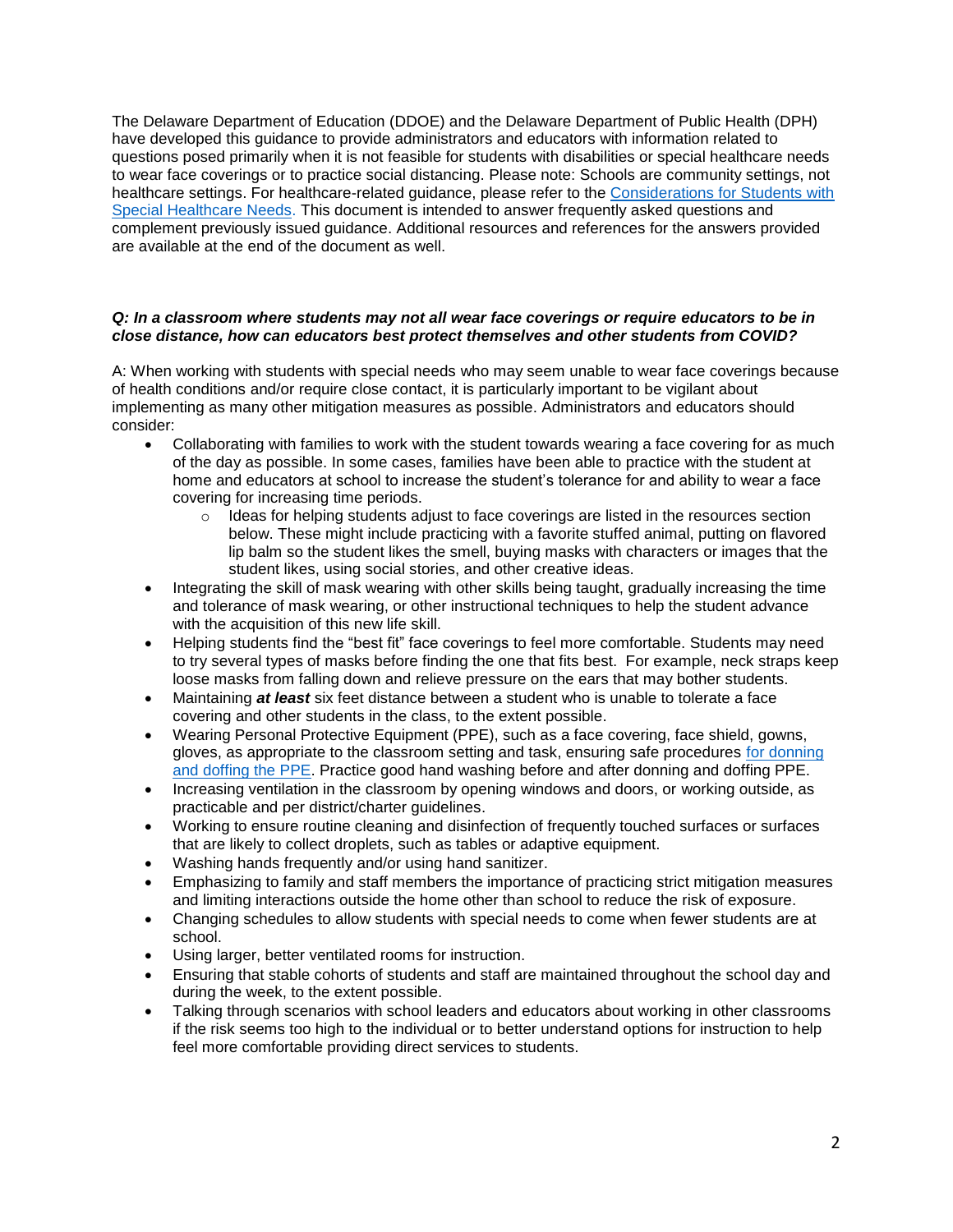## *Q: Can students be exempt from wearing face coverings? Under what conditions?*

A: In rare instances, students and staff may be exempt from wearing face coverings. According to [Governor Carney's twenty-fifth modification to the State of Emergency,](https://governor.delaware.gov/health-soe/twenty-fifth-state-of-emergency/) schools shall develop written procedures to respond to individual requests for reasonable accommodations or modifications to their face covering policy to allow a student who cannot wear a face covering because of his/her health or a disability to participate in, or benefit from, the programs offered or services that are provided by the school. Schools or districts may require a medical note. Otherwise, all students and staff are required to wear a face covering according to public health guidelines.

[Adaptations and alternatives](https://www.cdc.gov/coronavirus/2019-ncov/prevent-getting-sick/cloth-face-cover-guidance.html#feasibility-adaptations) should be considered whenever possible to increase the feasibility of wearing a mask or to reduce the risk of COVID-19 spreading if it is not possible to wear one. Delaware Public Health (DPH) Liaisons can also provide assistance in helping educators balance mitigation strategies and the needs of individual students and staff.

#### *Q: The [Returning to School Guidance](https://www.doe.k12.de.us/cms/lib/DE01922744/Centricity/Domain/599/ddoe_returningtoschool_guidance_final.pdf) highly recommends that individuals remain 6 feet apart and mandates no less than 3 feet apart in the classroom. What should educators do if they must be closer to the students? Is there a minimum distance they must maintain?*

A: Although a minimum of 3 feet with face coverings can mitigate the risk of viral spread, at least 6 feet is optimal. Some situations require close contact between adults and students on an ongoing, daily basis, such as when working with a young student or a student with a significant disability that requires handover-hand assistance.

When direct student support services are being provided to a student, the following measures are required regarding face coverings:

- $\circ$  Staff providing direct support services are required to wear a face covering with or without a face shield.
- $\circ$  The CDC does not recommend use of face shields instead of masks for normal everyday activities or as a substitute for cloth face coverings. Face shields may be worn in addition to masks, but masks must be worn. See [face-cover-guidance for further information.](https://www.cdc.gov/coronavirus/2019-ncov/prevent-getting-sick/cloth-face-cover-guidance.html)
- $\circ$  The same face covering or shield can be worn throughout the school day while working with multiple students unless the face covering becomes soiled, in which case it should be removed for laundering/cleaning and replaced with a new, clean one.

Educators can balance their need to be physically close with students by possibly shortening sessions together, working outside or increasing indoor ventilation, using PPE, and ensuring the use of as many other mitigation strategies as possible.

#### *Q: What kinds of PPE should classroom educators wear?*

A: In addition to a face mask (i.e., procedure mask or 2-ply), staff must wear a face shield or eye protection when directly supporting a student with personal care needs where physical distancing is unable to be maintained and there is potential for respiratory droplets, splashes or sprays (i.e., oral feeding, toileting, etc.).

[Standard precautions](https://www.cdc.gov/oralhealth/infectioncontrol/summary-infection-prevention-practices/standard-precautions.html) should be used before and after incidental touching, providing hand-over-hand guidance with educational or technology materials, tactile American Sign Language, Print on Palm, Protractile Communication, or other similar points of touching.

Staff should also continue to practice [everyday preventive actions:](https://www.cdc.gov/coronavirus/2019-ncov/prevent-getting-sick/prevention.html) avoid close contact as much as possible, clean hands often; avoid touching their eyes, nose, and mouth with unwashed hands; and frequently clean and disinfect surfaces.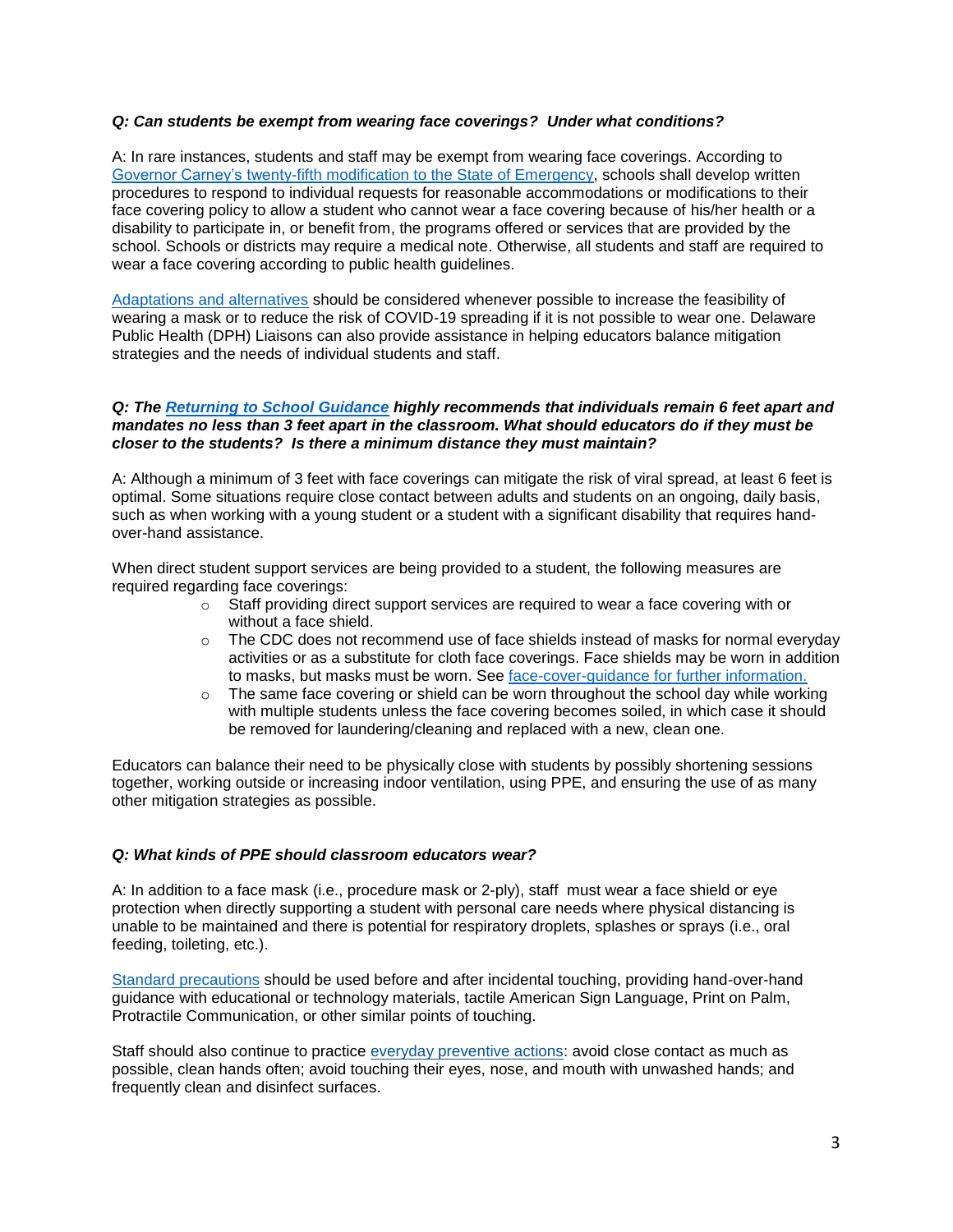Staff should be alert to the proper techniques in handling and disposal of materials.

- [Disposal of PPE in School Disposable PPE can be placed in a lined trash can for proper](https://www.cdc.gov/coronavirus/2019-ncov/community/general-business-faq.html#:~:text=Discard%20PPE%20into%20a%20trash,does%20not%20need%20disinfection)  [disposal. Facility waste does not need disinfection](https://www.cdc.gov/coronavirus/2019-ncov/community/general-business-faq.html#:~:text=Discard%20PPE%20into%20a%20trash,does%20not%20need%20disinfection)
- The school is a *community setting*. The CDC has separate guidance for healthcare settings.

## *Q: Should schools install plexiglass barriers in the classroom between educators and students if mitigation strategies, such as maintaining distance and wearing face coverings are not possible?*

A: Although plexiglass barriers might help situations where brief interactions occur, such as the main office reception area, they will not provide adequate protection in the classroom with prolonged interactions and will inhibit educators' ability to safely and effectively work with students.

### *Q: How can schools help mitigate the risk for their medically vulnerable students in the school environment with other students and adults?*

A: In a busy school environment, it is a challenge to protect students who might be at higher risk of complications from coronavirus if they contracted it. Schools might consider alternative scheduling, staggered arrival and departures, more frequent cleaning and disinfecting of commonly touched surfaces, small group settings, maintaining stable cohorts of students and working with families to increase the students' awareness of the situation, to the extent possible. Families should also work with their pediatricians for guidance.

### *Q: How can schools work on life skills with adolescents if they are unable to go into the community?*

A: Schools might consider creating "centers" in classrooms, taking virtual visits to community sites, and participating in simulations to help students develop life skills. In the world of coronavirus, other life skills are also critical, such as helping students to understand social distancing and/or wearing a face covering.

#### *Q: What are some ways schools can work with families/caregivers towards solutions?*

A: Administrators and educators should work with families/caregivers to develop relationships and connections through as many informal interactions as possible, particularly if the school/educator is new to the student and his/her family unit this school year. Educators might consider outdoor get-togethers in person or virtual "coffee chats" to better get to know the students and family/caregivers. School administrators and educators should solicit input on what works best for the individual student and his/her likes and dislikes, as well as to understand how the student and the family unit have experienced the past six months, including any trauma experienced by the family.